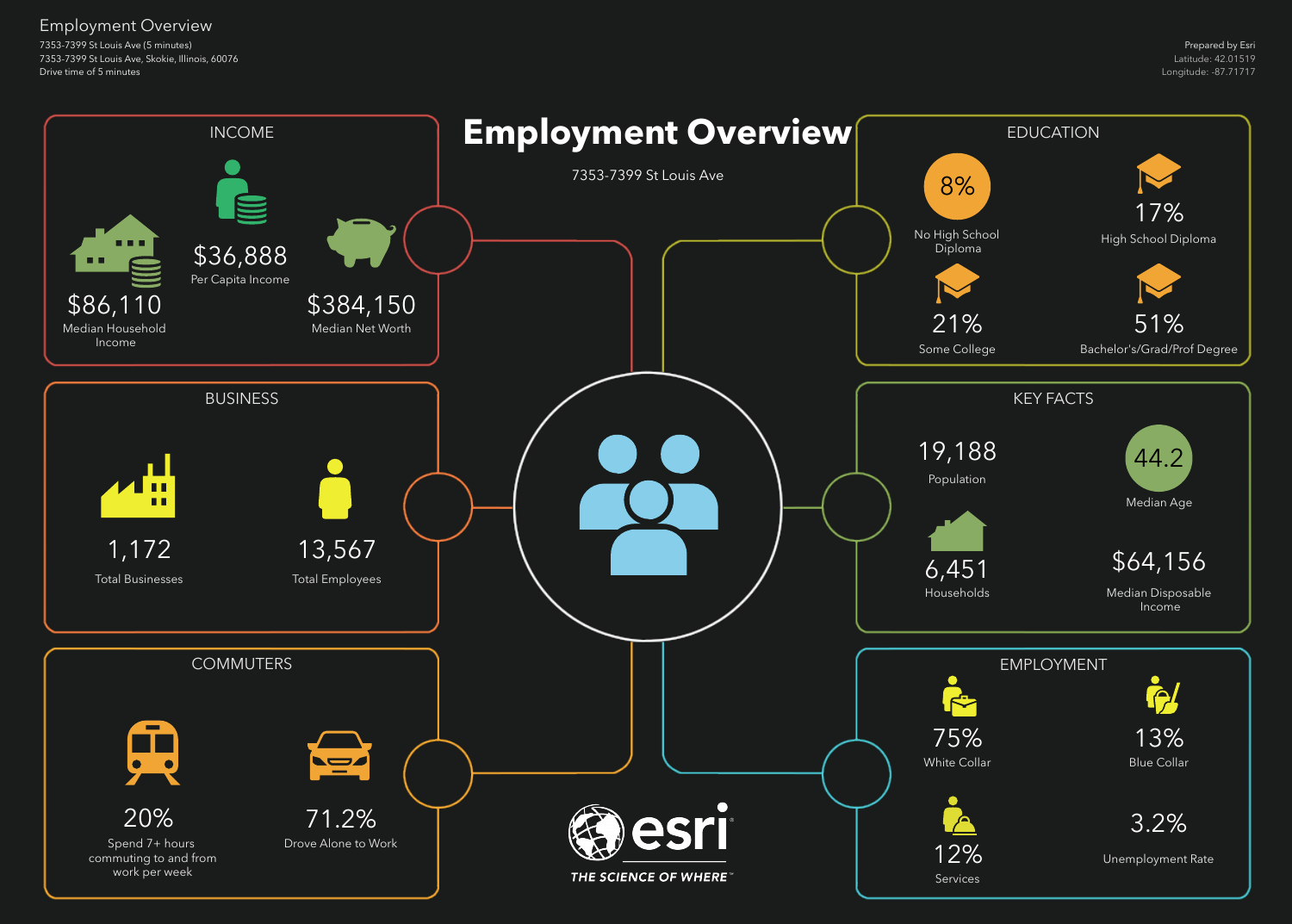7353-7399 St Louis Ave (10 minutes) 7353-7399 St Louis Ave, Skokie, Illinois, 60076 Drive time of 10 minutes

## Employment Overview

![](_page_1_Figure_2.jpeg)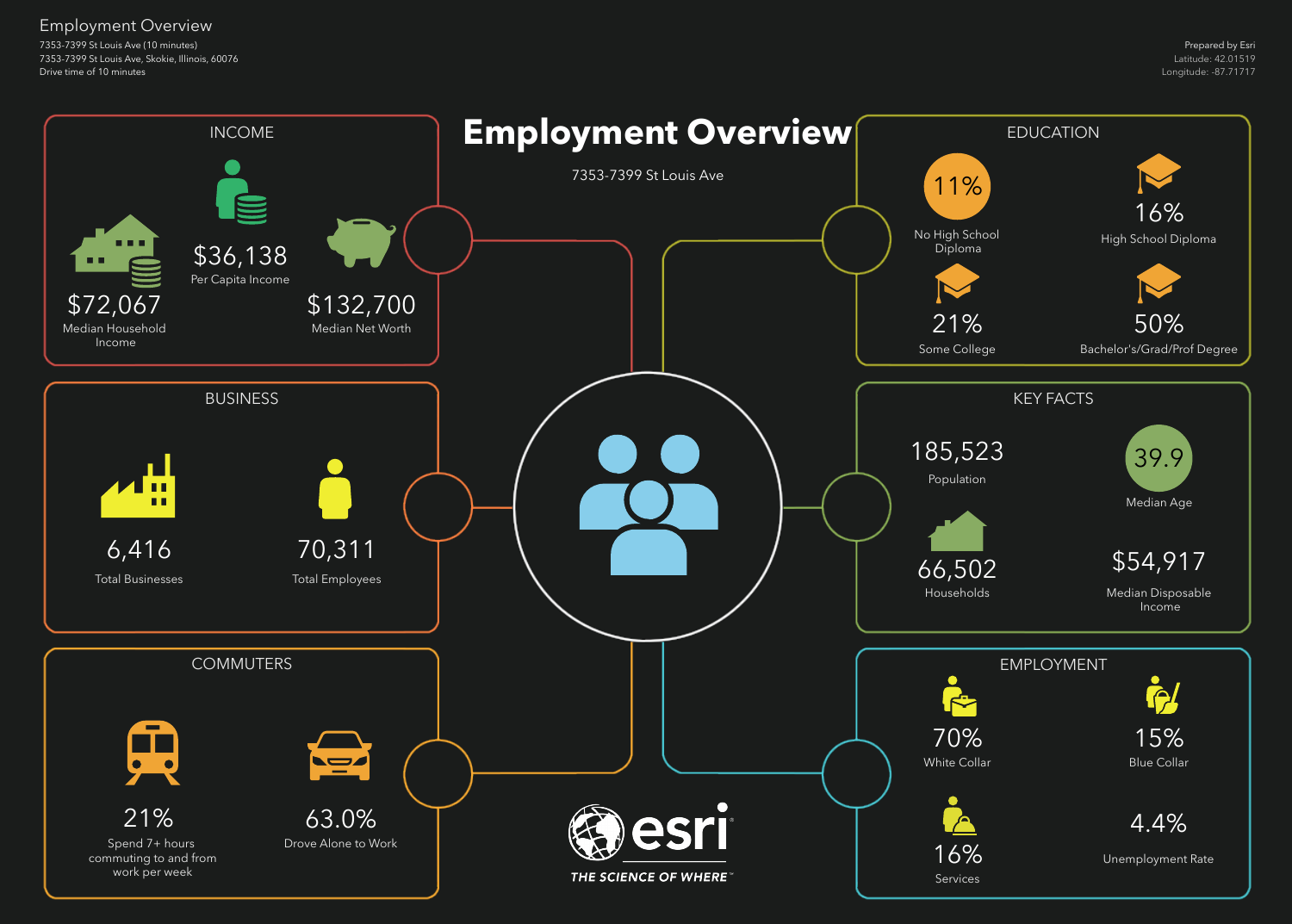7353-7399 St Louis Ave (15 minutes) 7353-7399 St Louis Ave, Skokie, Illinois, 60076 Drive time of 15 minutes

## Employment Overview

![](_page_2_Figure_2.jpeg)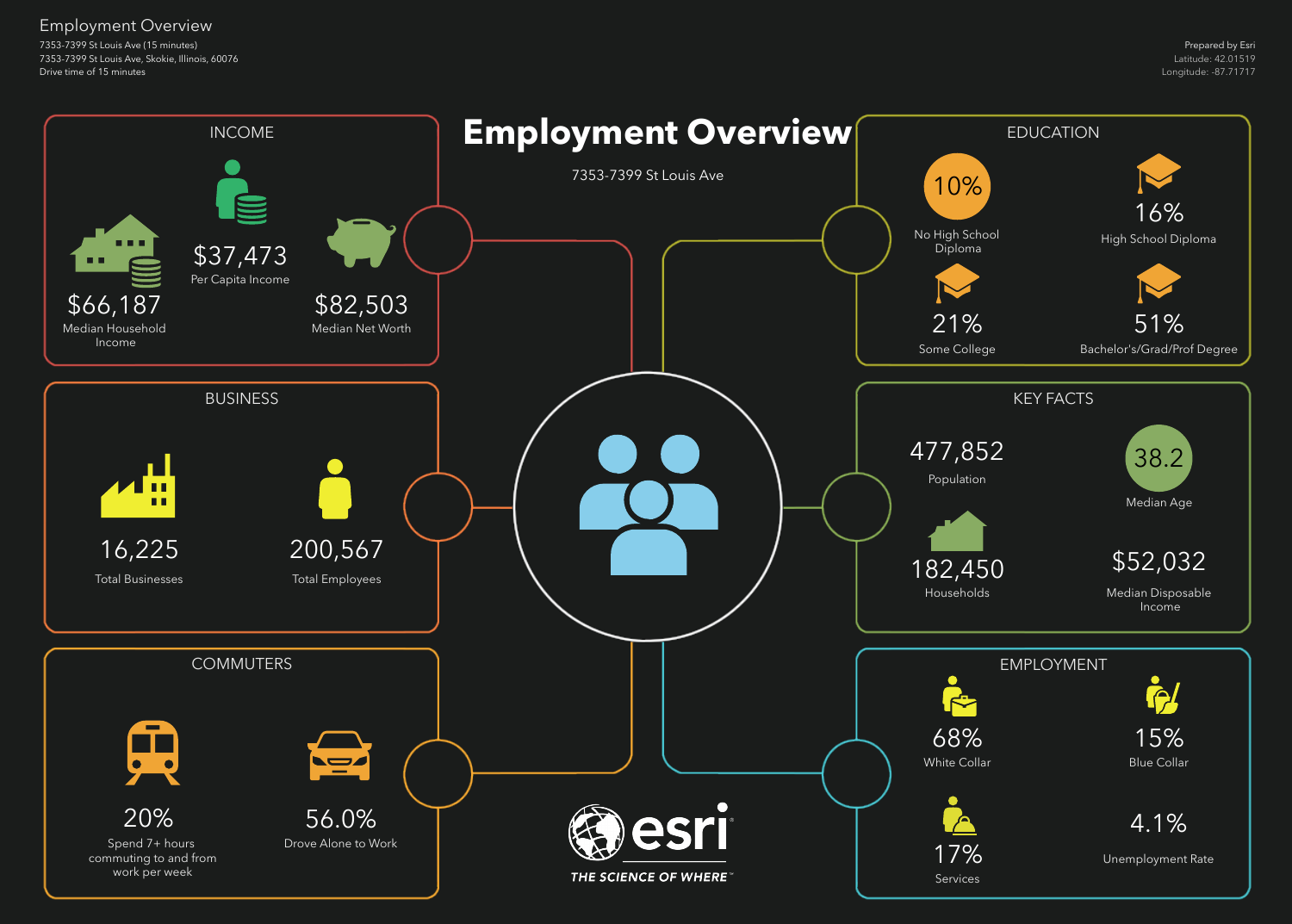## Executive Summary - Call Outs

7353-7399 St Louis Ave (5 minutes) 7353-7399 St Louis Ave, Skokie, Illinois, 60076 Drive time of 5 minutes

![](_page_3_Figure_3.jpeg)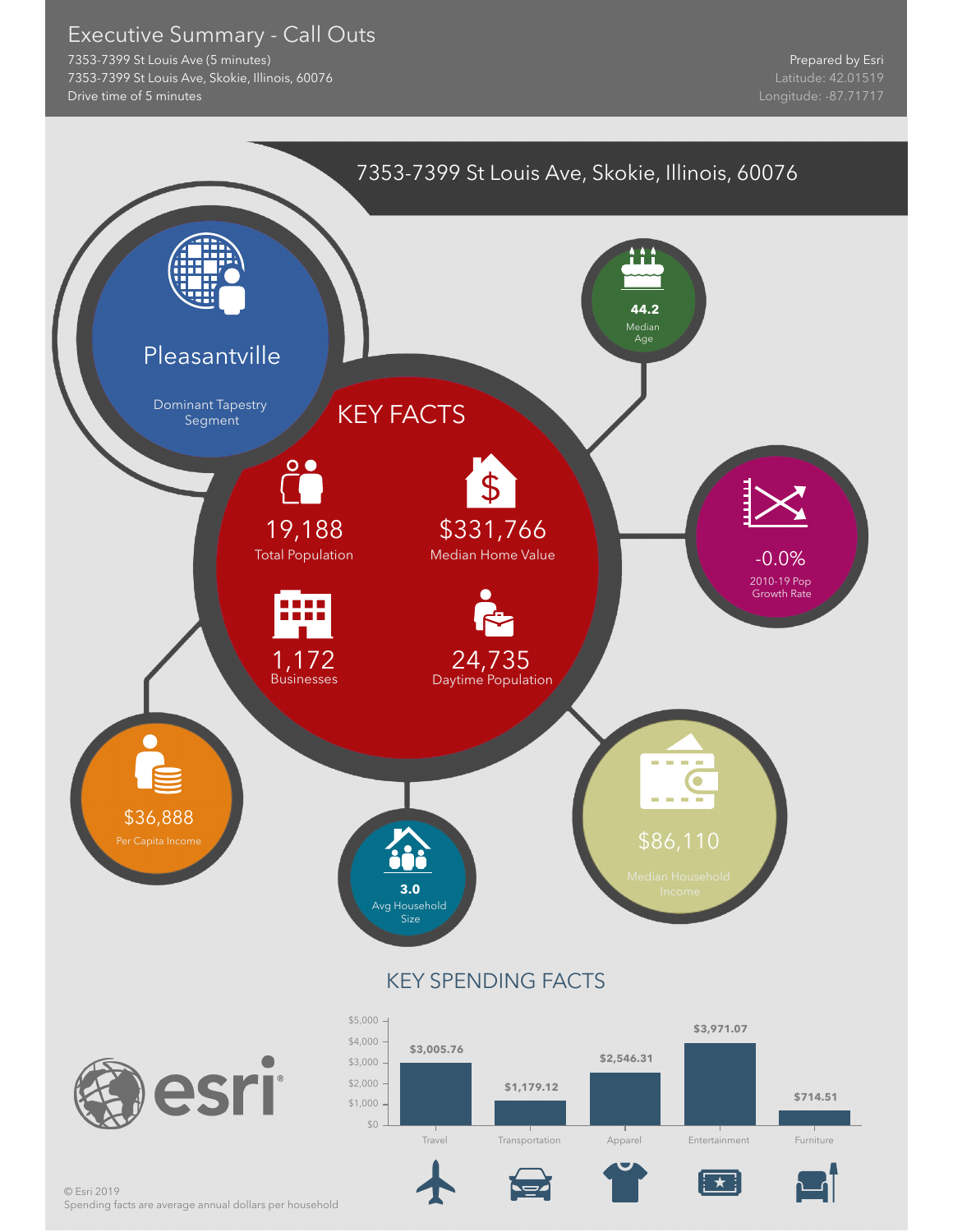## Executive Summary - Call Outs

7353-7399 St Louis Ave (10 minutes) 7353-7399 St Louis Ave, Skokie, Illinois, 60076 Drive time of 10 minutes

![](_page_4_Figure_3.jpeg)

Spending facts are average annual dollars per household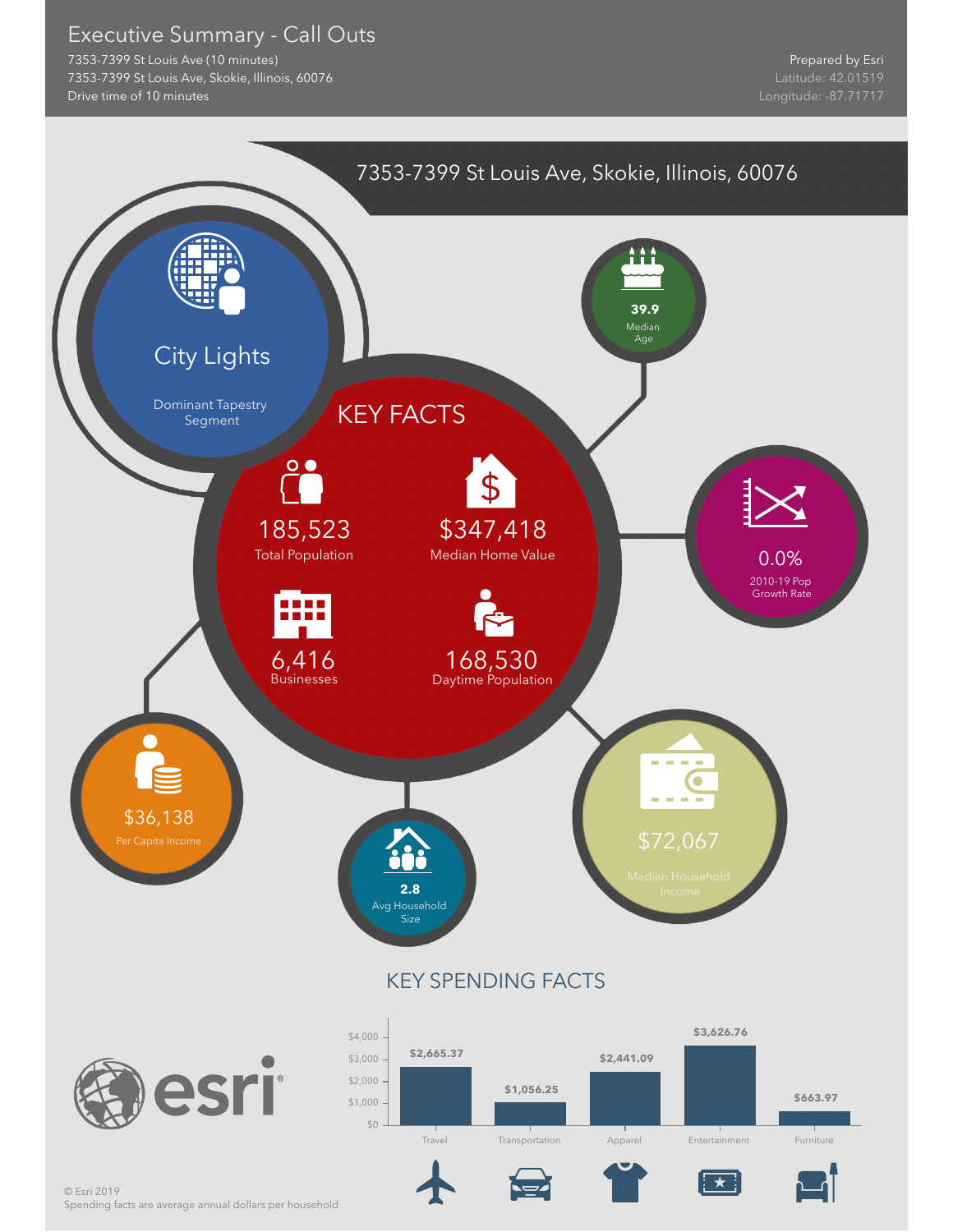## Executive Summary - Call Outs

7353-7399 St Louis Ave (15 minutes) 7353-7399 St Louis Ave, Skokie, Illinois, 60076 Drive time of 15 minutes

![](_page_5_Figure_3.jpeg)

Spending facts are average annual dollars per household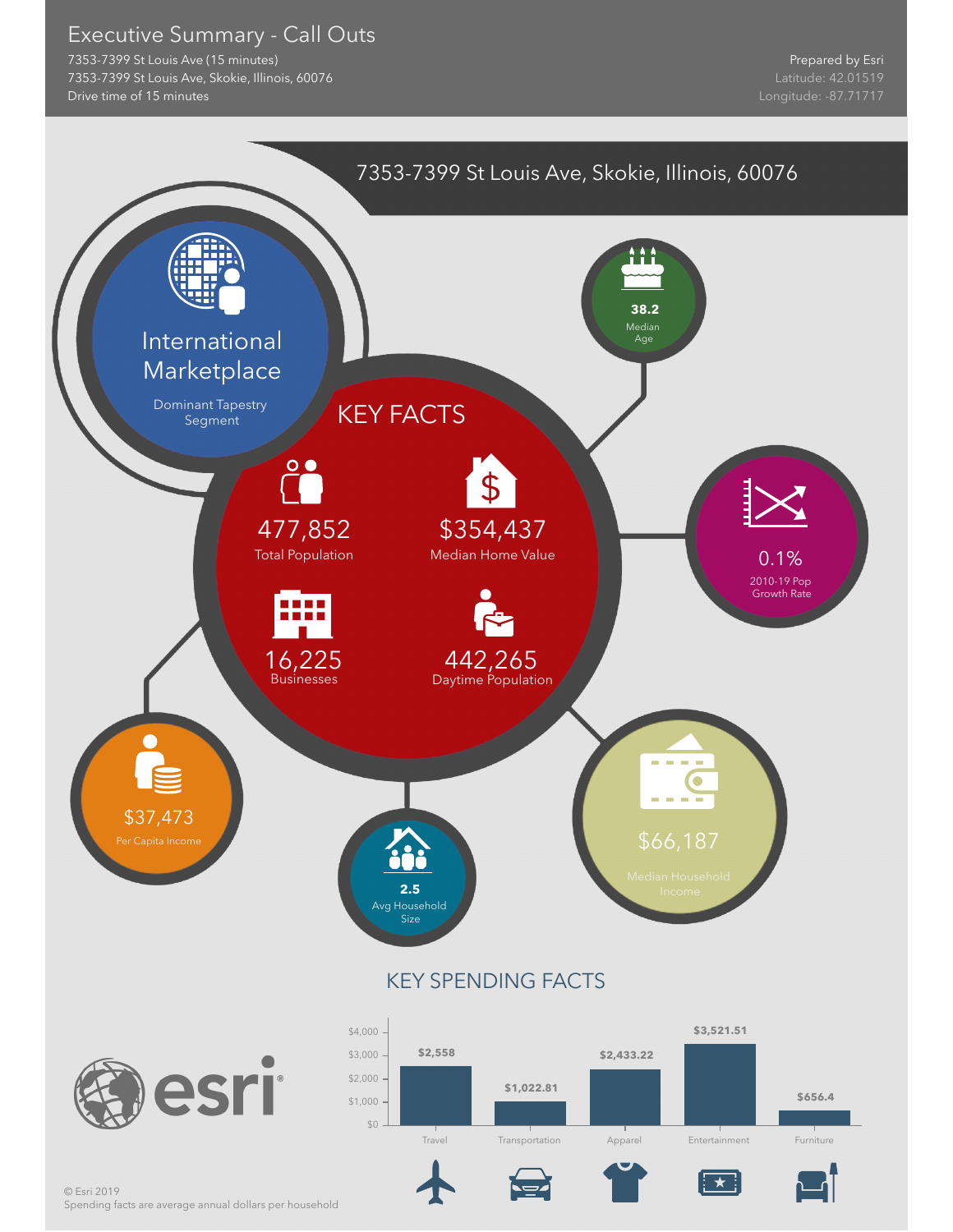7353-7399 St Louis Ave (5 minutes) 7353-7399 St Louis Ave, Skokie, Illinois, 60076 Drive time of 5 minutes

![](_page_6_Figure_3.jpeg)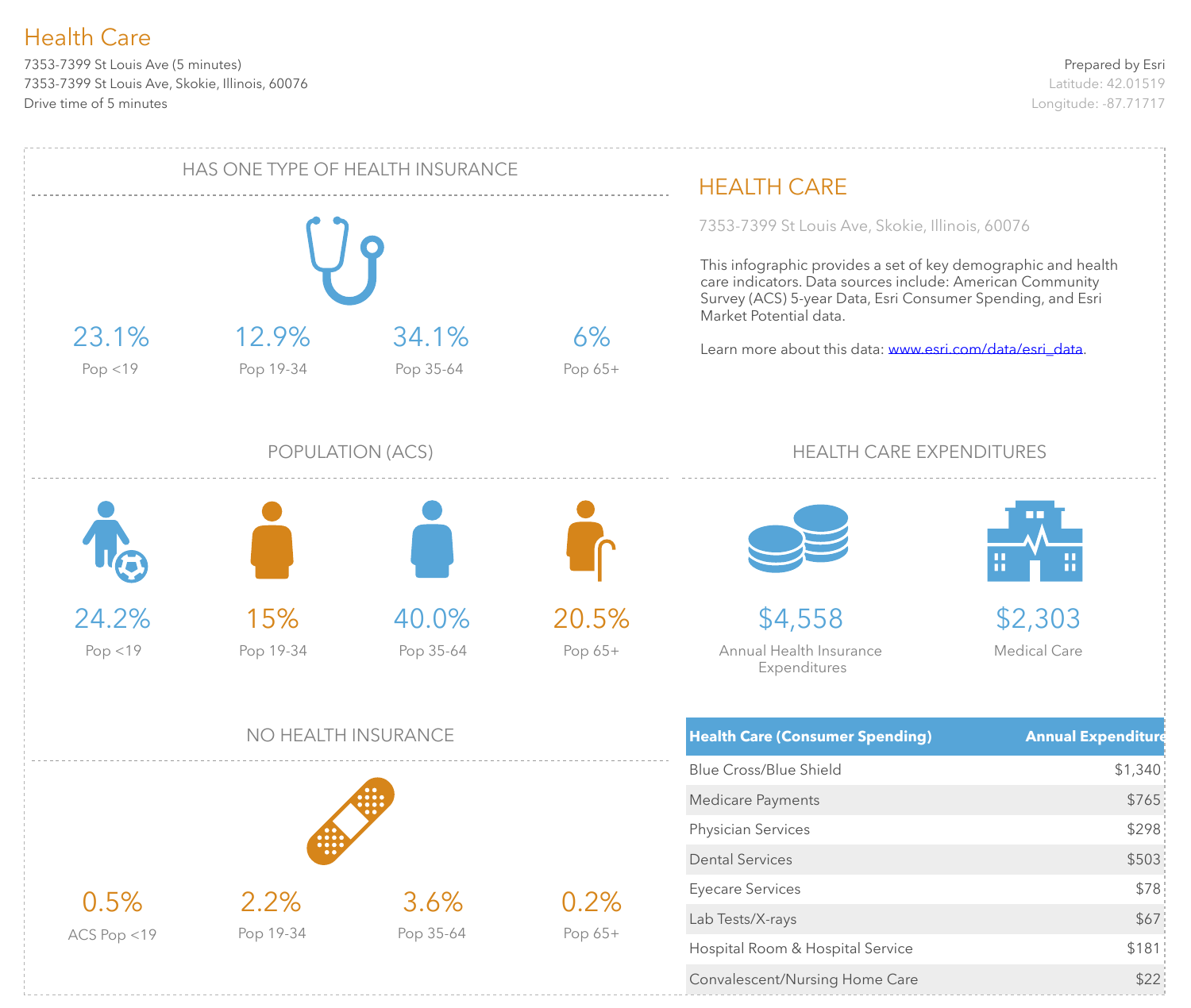7353-7399 St Louis Ave (5 minutes) 7353-7399 St Louis Ave, Skokie, Illinois, 60076 Drive time of 5 minutes

![](_page_7_Figure_3.jpeg)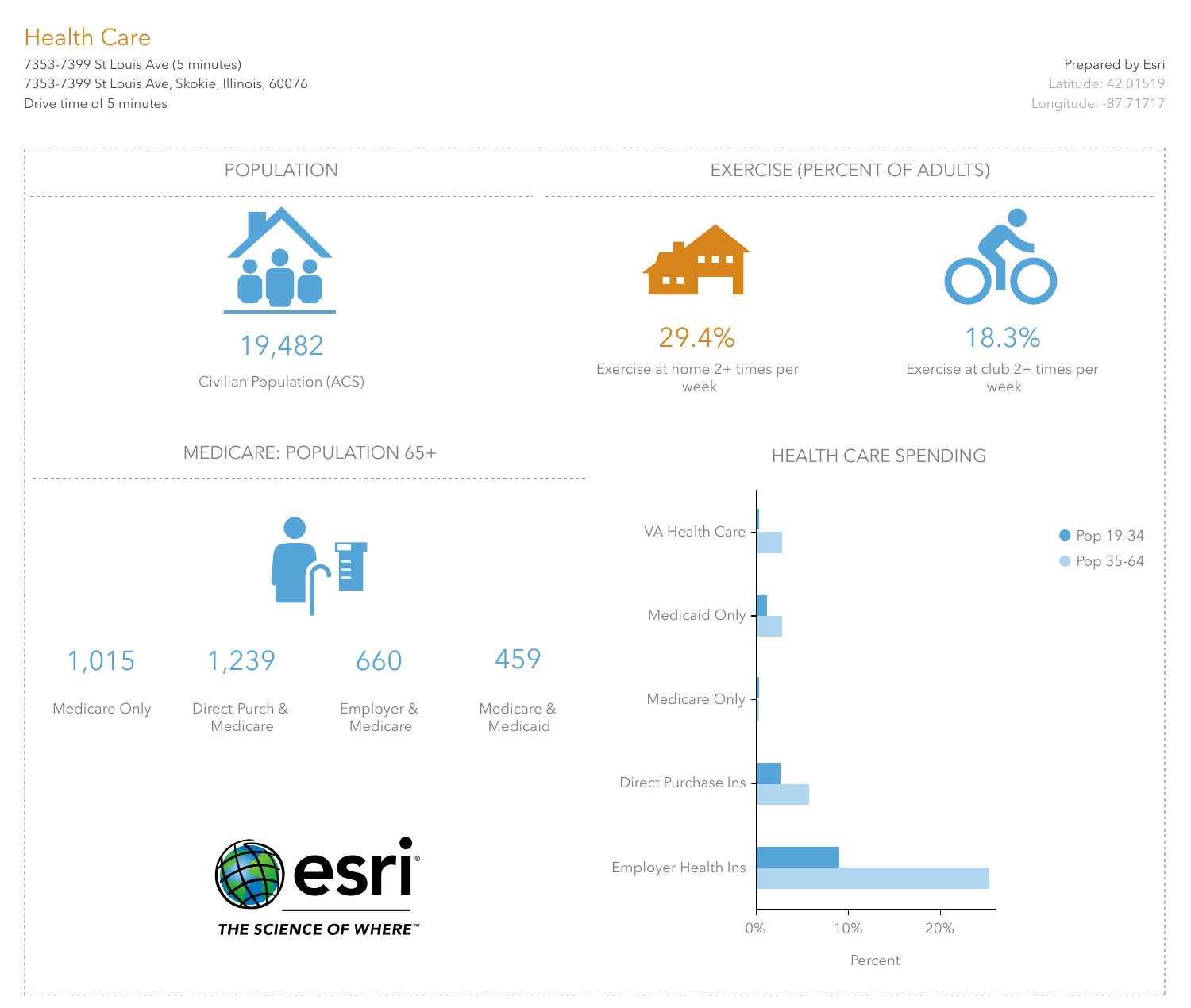7353-7399 St Louis Ave (10 minutes) 7353-7399 St Louis Ave, Skokie, Illinois, 60076 Drive time of 10 minutes

![](_page_8_Figure_3.jpeg)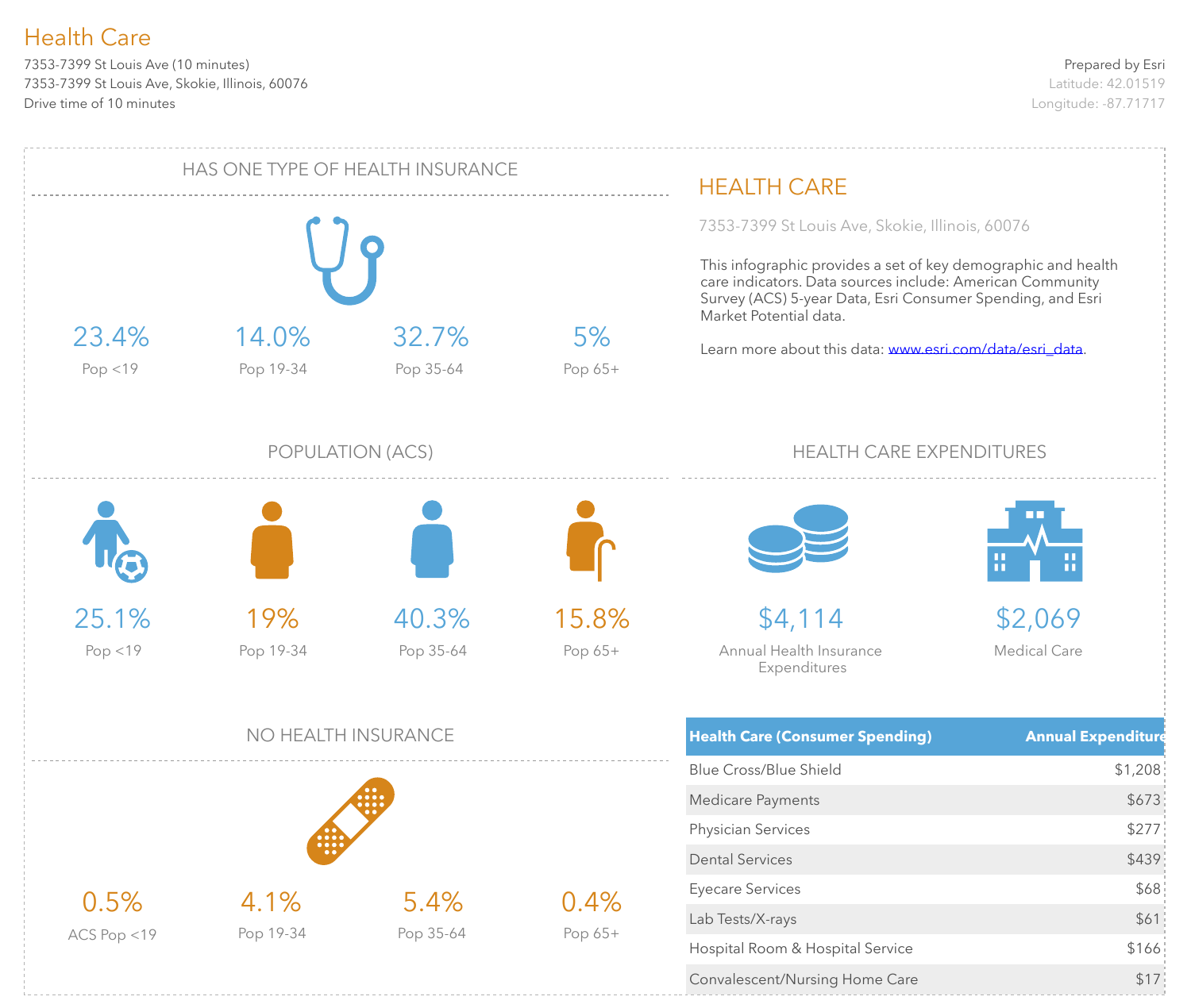7353-7399 St Louis Ave (10 minutes) 7353-7399 St Louis Ave, Skokie, Illinois, 60076 Drive time of 10 minutes

![](_page_9_Figure_3.jpeg)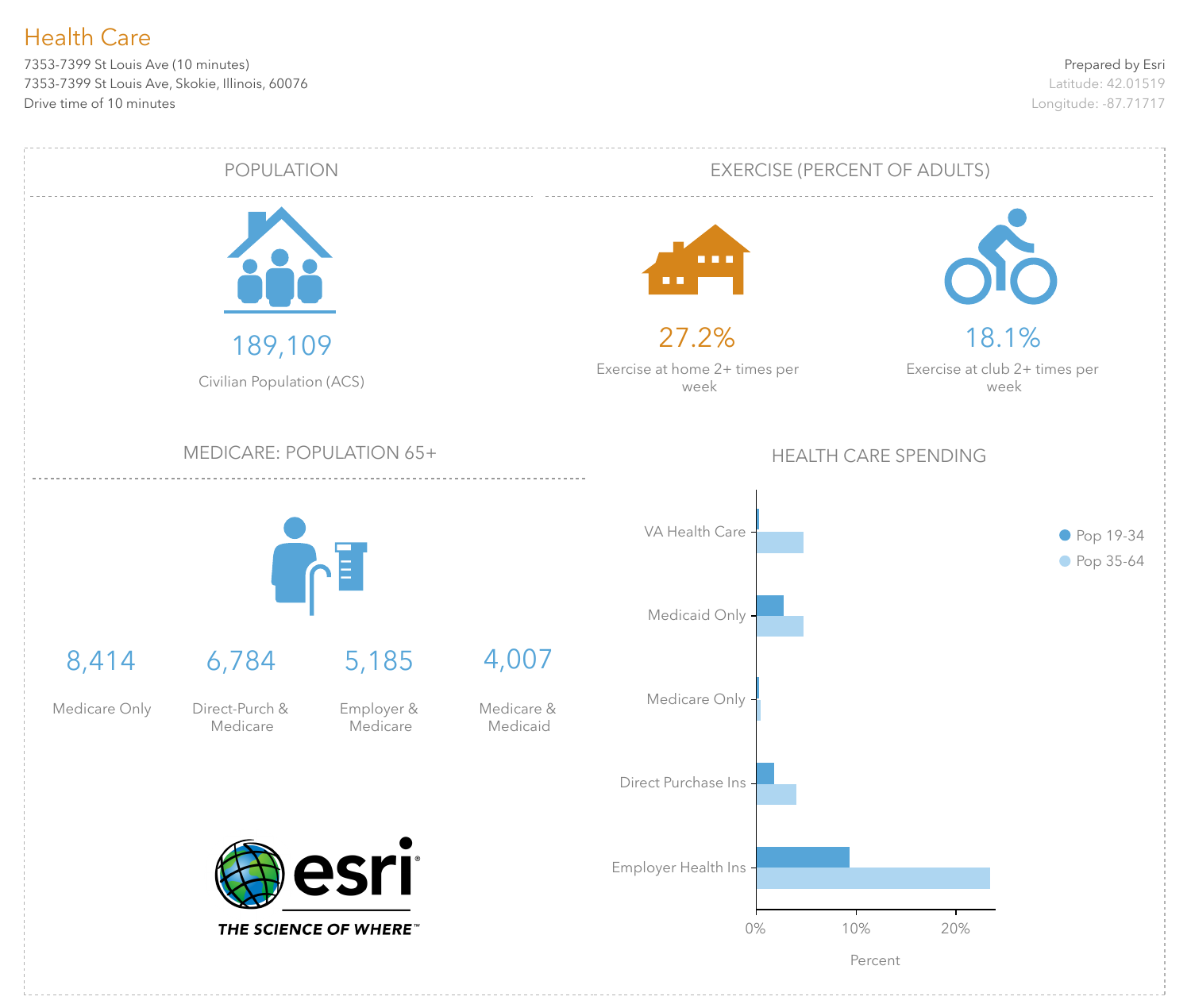7353-7399 St Louis Ave (15 minutes) 7353-7399 St Louis Ave, Skokie, Illinois, 60076 Drive time of 15 minutes

![](_page_10_Figure_3.jpeg)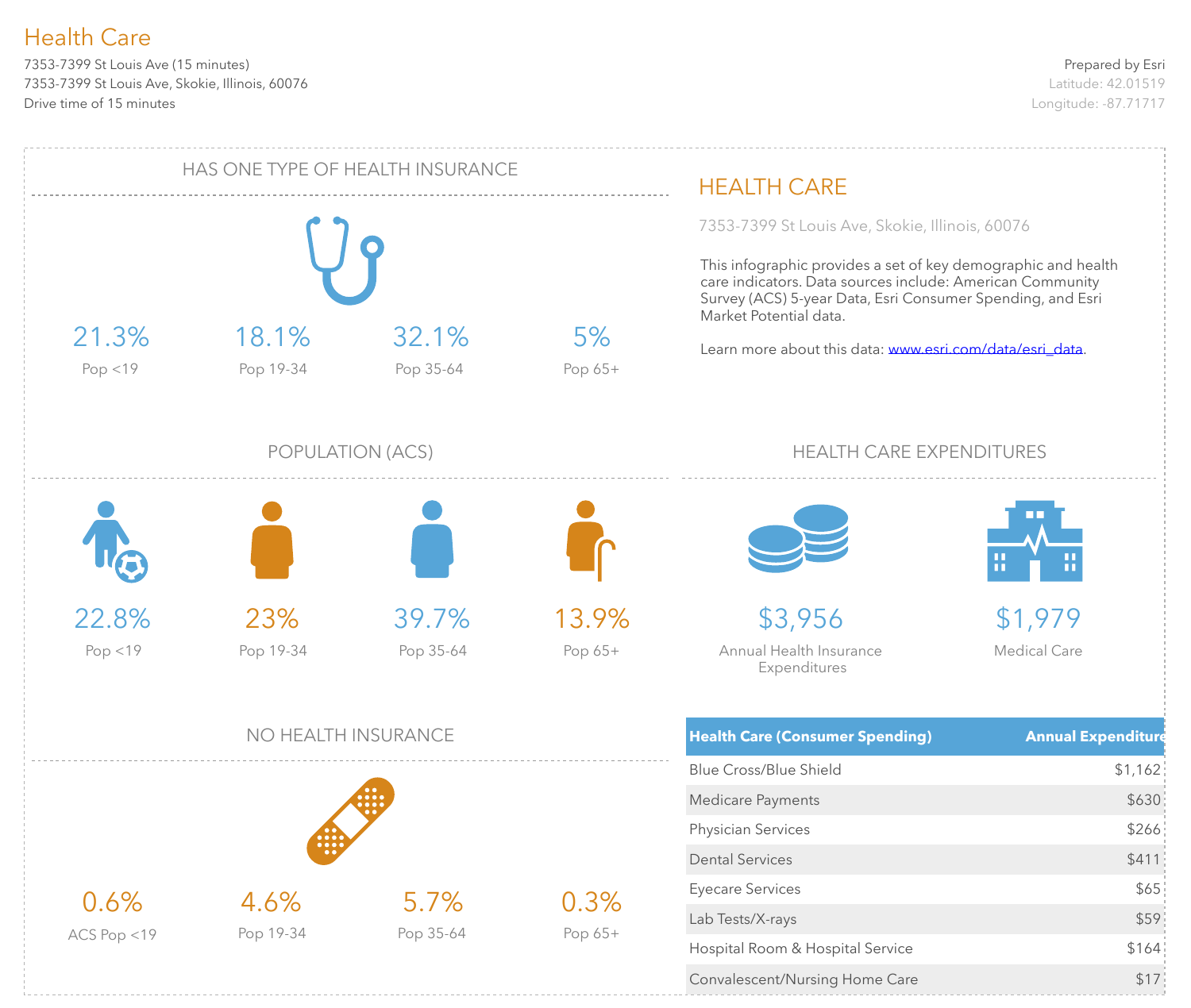7353-7399 St Louis Ave (15 minutes) 7353-7399 St Louis Ave, Skokie, Illinois, 60076 Drive time of 15 minutes

![](_page_11_Figure_3.jpeg)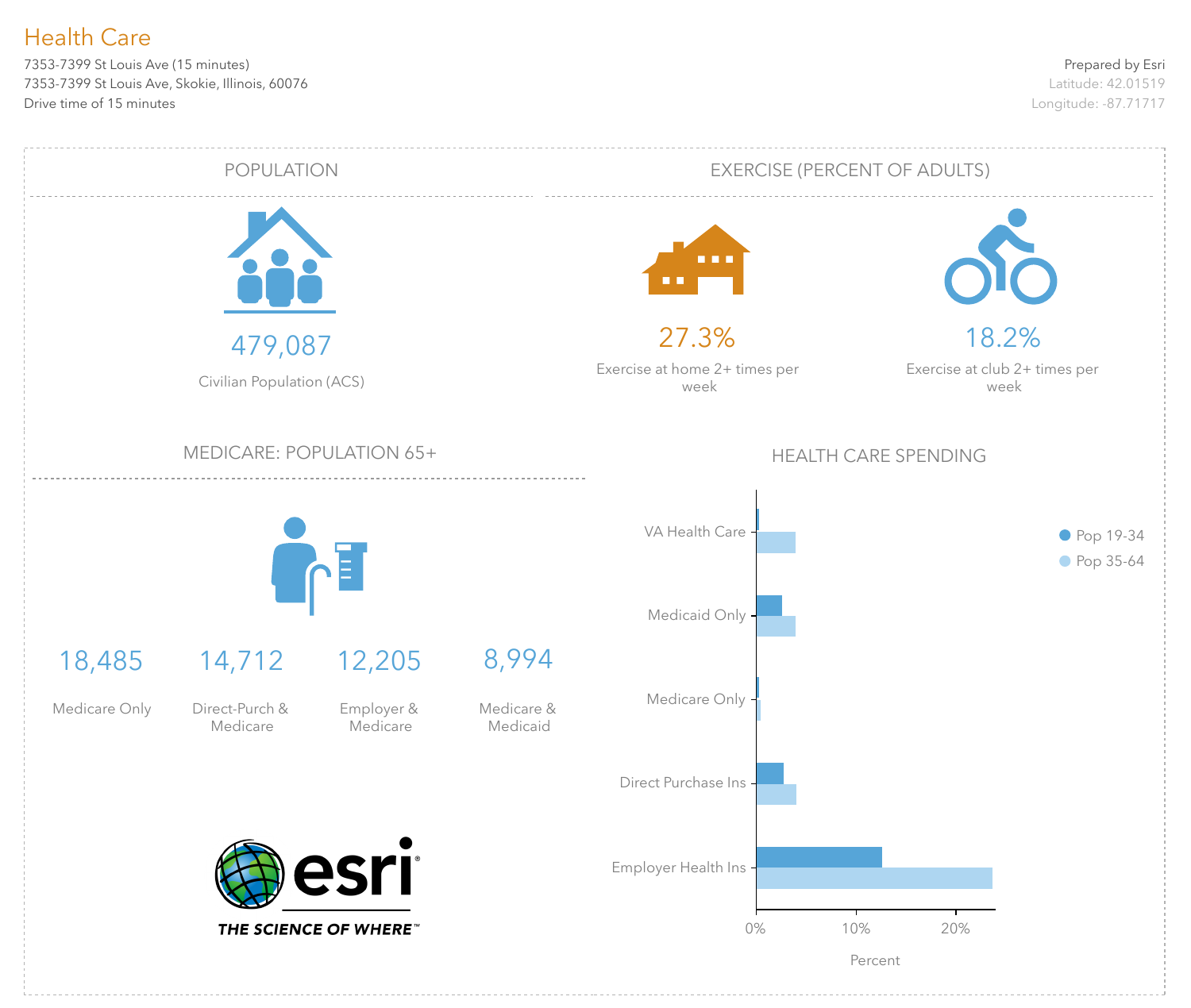## Prepared by Esri

Latitude: 42.01519 Longitude: -87.71717

7353-7399 St Louis Ave (5 minutes) 7353-7399 St Louis Ave, Skokie, Illinois, 60076 Drive time of 5 minutes

# Marketing Profile

![](_page_12_Figure_2.jpeg)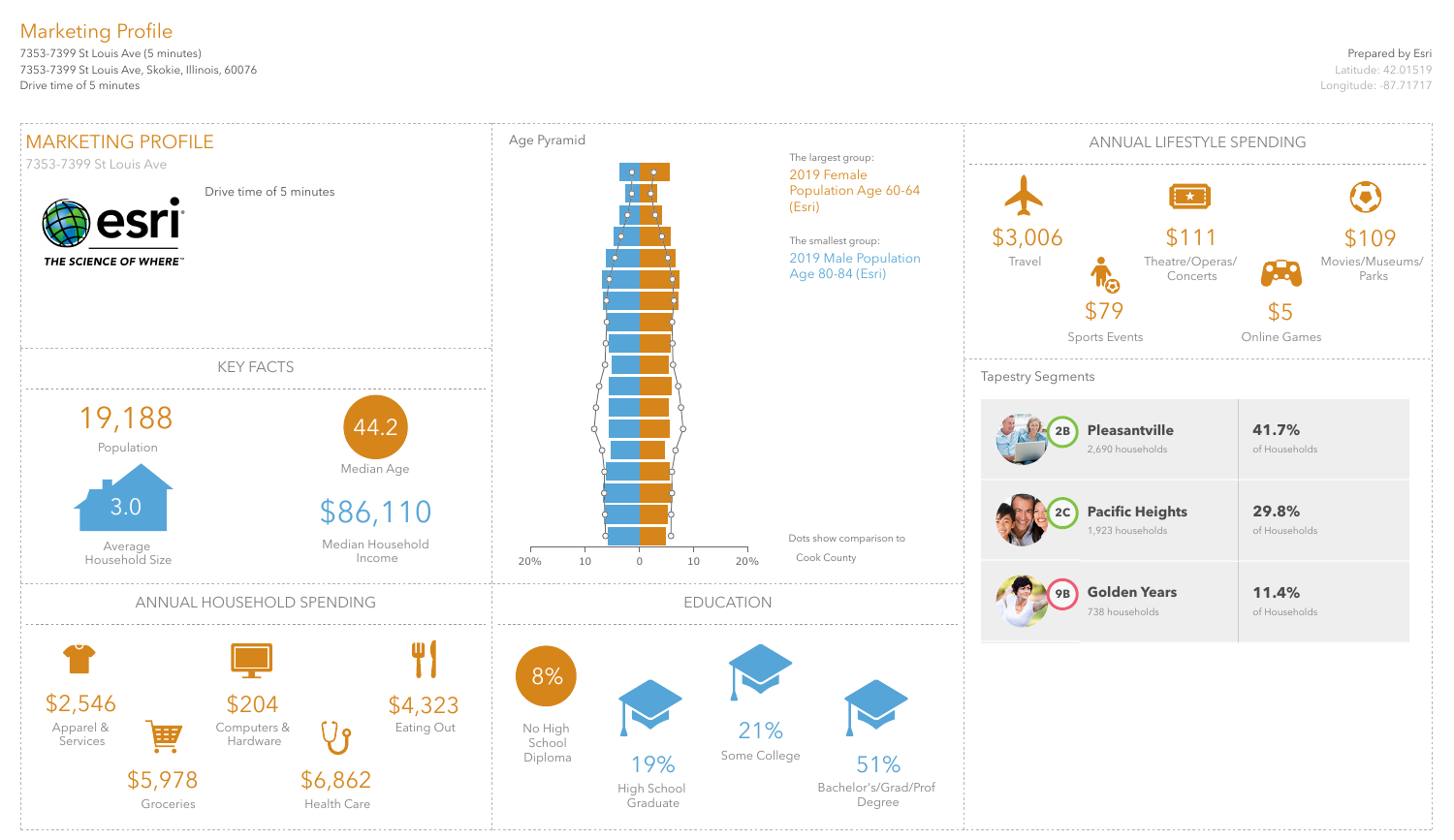### Prepared by Esri

Latitude: 42.01519 Longitude: -87.71717

7353-7399 St Louis Ave (10 minutes) 7353-7399 St Louis Ave, Skokie, Illinois, 60076 Drive time of 10 minutes

# Marketing Profile

![](_page_13_Figure_2.jpeg)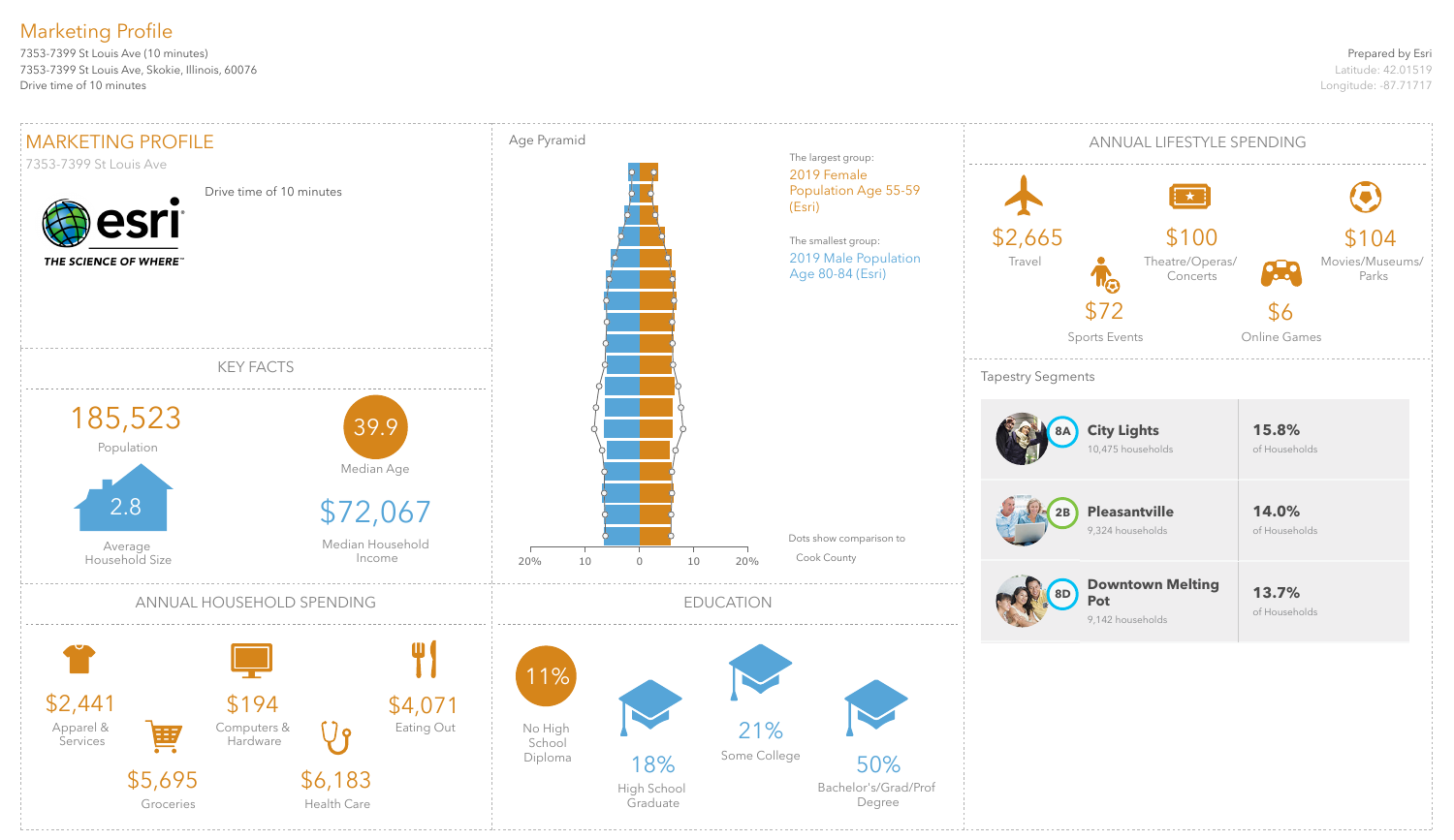### Prepared by Esri

Latitude: 42.01519 Longitude: -87.71717

7353-7399 St Louis Ave (15 minutes) 7353-7399 St Louis Ave, Skokie, Illinois, 60076 Drive time of 15 minutes

# Marketing Profile

![](_page_14_Figure_2.jpeg)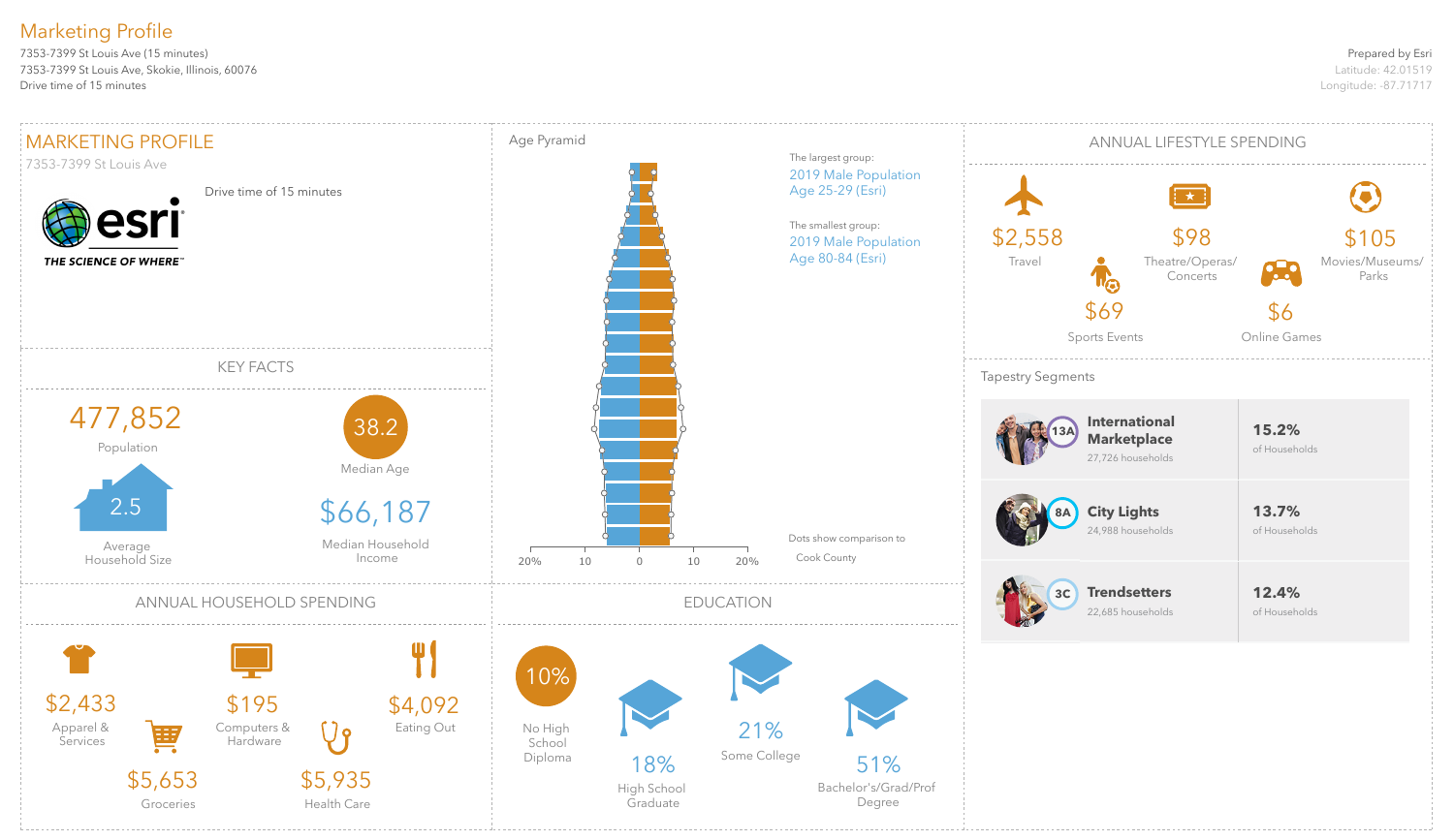## Office Market Profile

7353-7399 St Louis Ave (5 minutes) 7353-7399 St Louis Ave, Skokie, Illinois, 60076 Drive time of 5 minutes

Prepared by Esri Latitude: 42.01519 Longitude: -87.71717

#### *OFFICE MARKET*This infographic provides a set of key demographic, market potential and spending indicators that allow you to quickly understand the market opportunities and demographics of an area that provide powerful decisionesri *PROFILE* making insight about office location. Data sources include: Esri C[onsumer Spending and Esri Market Potential d](www.esri.com/data/esri_data)ata. Learn more about this data: www.esri.com/data/esri\_data *PROJECTED ANNUAL GROWTH RATE INTERNET ACCESS (INDEX)*  $\bullet$   $\bullet$ **TOT** -0.18% -1.33% Population Generation Z 106 106 Access to Internet at home Internet at home via high 0.37% 0.46% speed connection Generation X Millennial *LIFESTYLE SPENDING (INDEX) INCOME AND HOME VALUE*  $\overline{C}$ 117 121 117 Entertainment/ Retail Goods Meals at Recreation Restaurants \$86,110 \$36,888 \$331,766 119 125 Median Home Median Household Per Capita Income Apparel & Services Home Services Value Income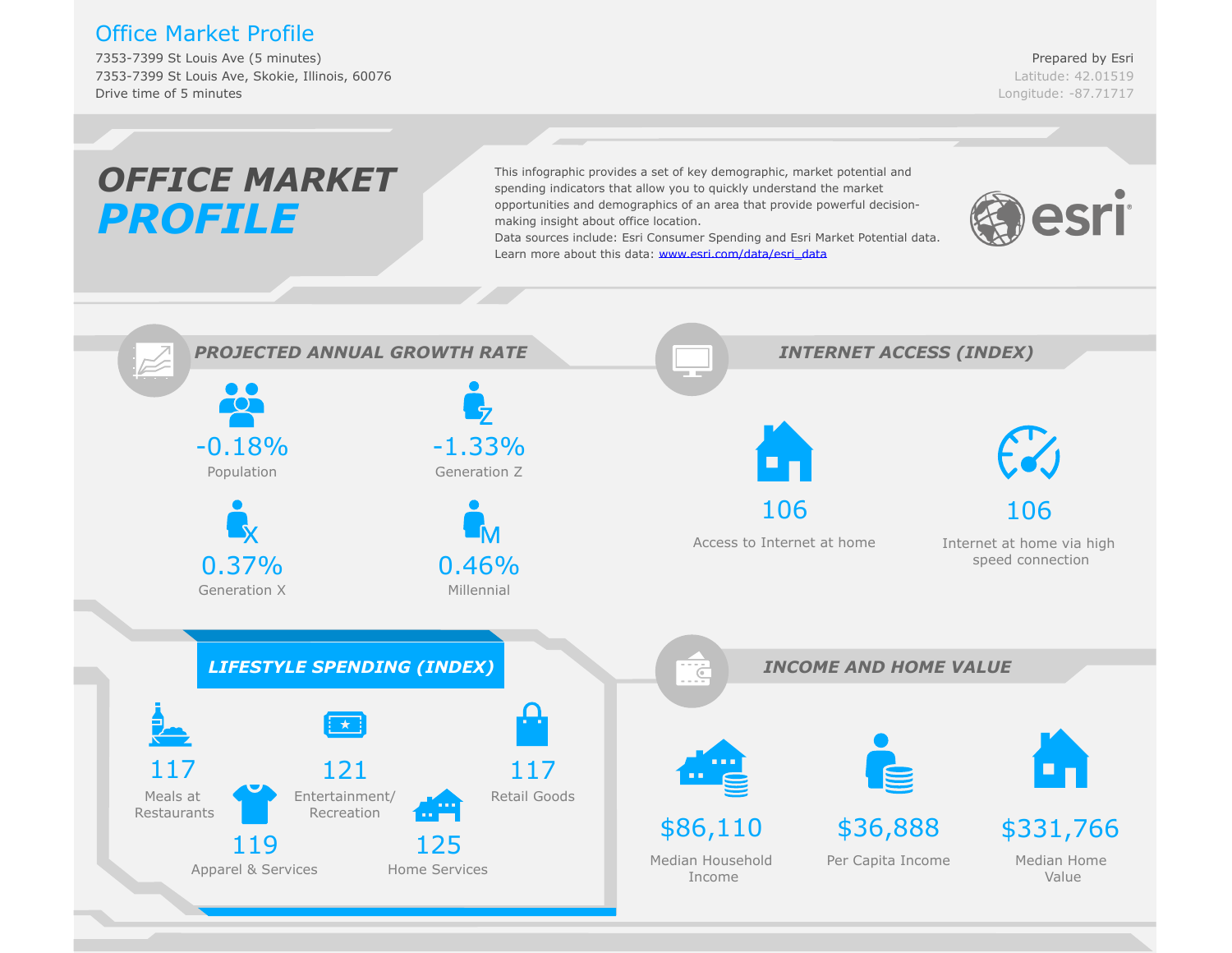## Office Market Profile

7353-7399 St Louis Ave (10 minutes) 7353-7399 St Louis Ave, Skokie, Illinois, 60076 Drive time of 10 minutes

Prepared by Esri Latitude: 42.01519 Longitude: -87.71717

#### *OFFICE MARKET*This infographic provides a set of key demographic, market potential and spending indicators that allow you to quickly understand the market opportunities and demographics of an area that provide powerful decisionesri *PROFILE* making insight about office location. Data sources include: Esri C[onsumer Spending and Esri Market Potential d](www.esri.com/data/esri_data)ata. Learn more about this data: www.esri.com/data/esri\_data *PROJECTED ANNUAL GROWTH RATE INTERNET ACCESS (INDEX)*  $\bullet$   $\bullet$ **TOT** -1.18%  $-0.14%$ Population Generation Z 104 104 Access to Internet at home Internet at home via high -0.53% speed connection 0.39% Generation X Millennial *LIFESTYLE SPENDING (INDEX) INCOME AND HOME VALUE*  $\overline{C}$ 111 111 107 Entertainment/ Retail Goods Meals at Recreation Restaurants \$72,067 \$36,138 \$347,418 114 110 Median Home Median Household Per Capita Income Apparel & Services Home Services Value Income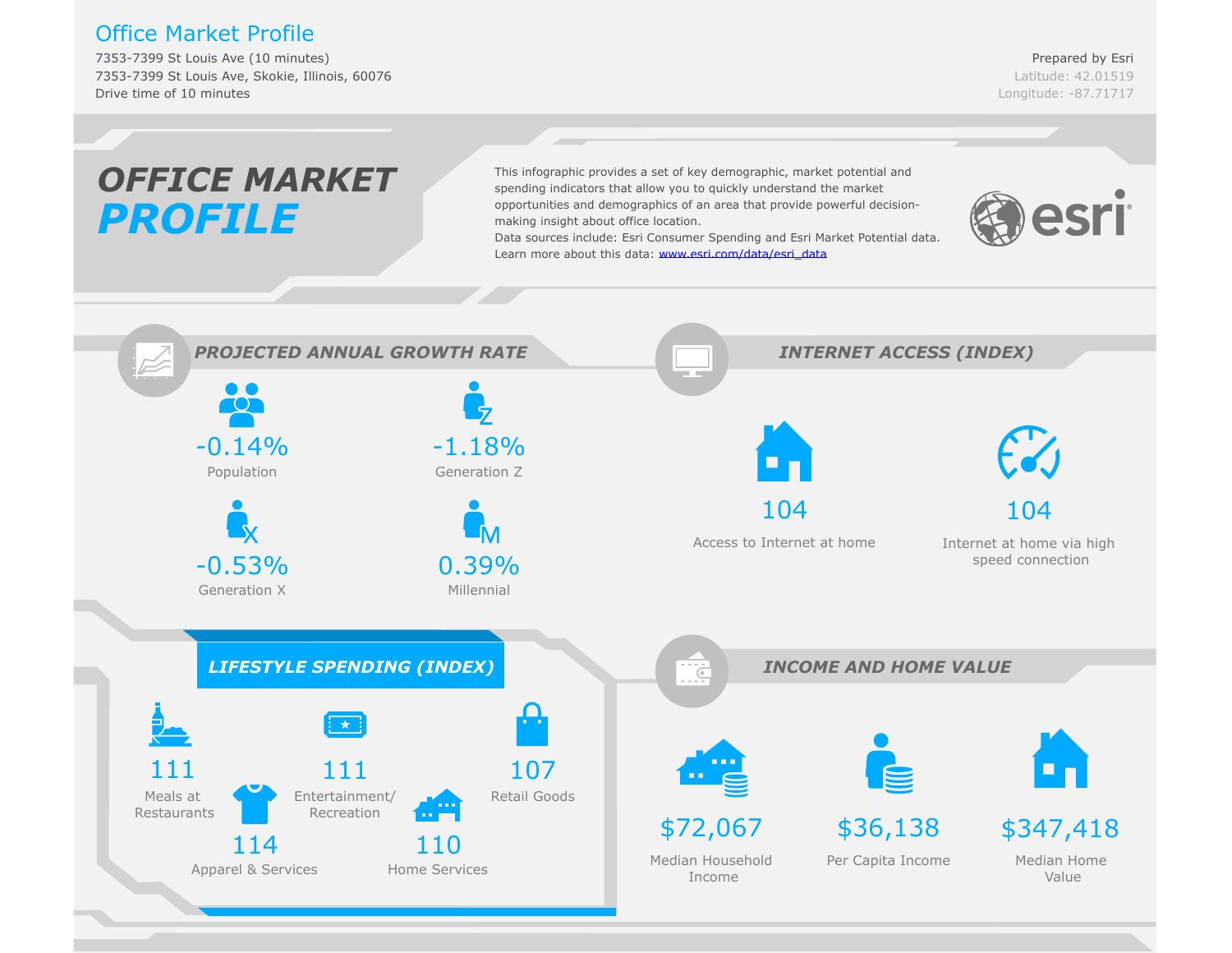## Office Market Profile

7353-7399 St Louis Ave (15 minutes) 7353-7399 St Louis Ave, Skokie, Illinois, 60076 Drive time of 15 minutes

Prepared by Esri Latitude: 42.01519 Longitude: -87.71717

#### *OFFICE MARKET*This infographic provides a set of key demographic, market potential and spending indicators that allow you to quickly understand the market opportunities and demographics of an area that provide powerful decisionesri *PROFILE* making insight about office location. Data sources include: Esri C[onsumer Spending and Esri Market Potential d](www.esri.com/data/esri_data)ata. Learn more about this data: www.esri.com/data/esri\_data *PROJECTED ANNUAL GROWTH RATE INTERNET ACCESS (INDEX)*  $\bullet$   $\bullet$  $\overline{\text{O}}$ -0.09% 0.18% Population Generation Z 103 103 Access to Internet at home Internet at home via high -0.98%  $-0.37%$ speed connection Generation X Millennial *LIFESTYLE SPENDING (INDEX) INCOME AND HOME VALUE*  $\overline{C}$ 111 108 105 Entertainment/ Retail Goods Meals at Restaurants Recreation \$66,187 \$37,473 \$354,437 114 106 Median Home Median Household Per Capita Income Apparel & Services Home Services Value Income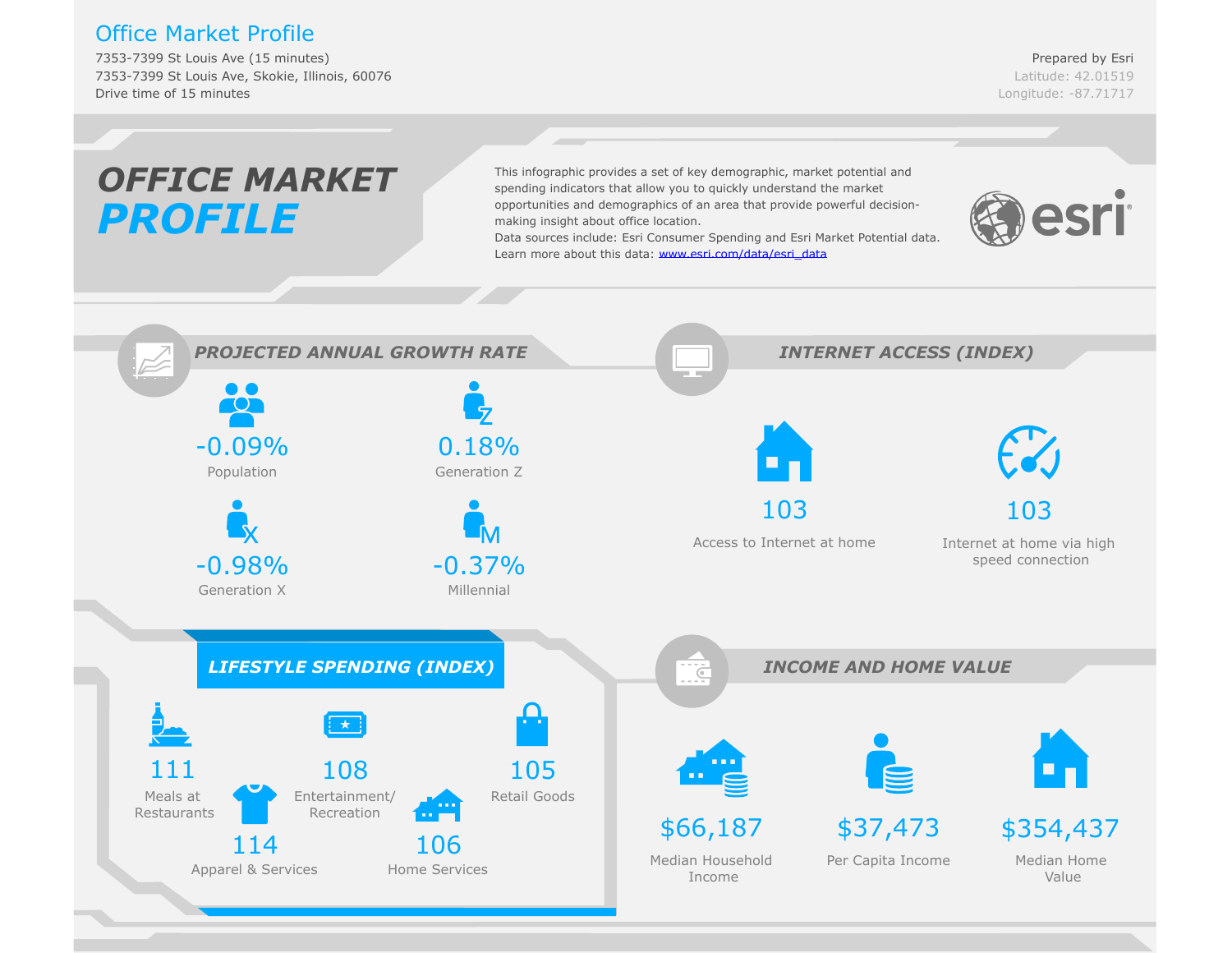Prepared by Esri Latitude: 42.01519 Longitude: -87.71717

![](_page_18_Picture_26.jpeg)

7353-7399 St Louis Ave (5 minutes) 7353-7399 St Louis Ave, Skokie, Illinois, 60076 Drive time of 5 minutes

> Pleasantville 41.7% 2,690 households of Households

# Target Market Summary

Pacific Heights 29.8% 1,923 households of Households

Golden Years 11.4% 738 households of Households

# **ANNUAL LIFESTYLE SPENDING**

# **Tapestry Segments**

![](_page_18_Picture_22.jpeg)

![](_page_18_Picture_9.jpeg)

![](_page_18_Picture_11.jpeg)

![](_page_18_Picture_14.jpeg)

![](_page_18_Picture_15.jpeg)

![](_page_18_Picture_27.jpeg)

Theatre/Operas/Concerts

![](_page_18_Picture_29.jpeg)

**\$109**

Movies/Museums/ Parks

![](_page_18_Picture_30.jpeg)

Sports Events

![](_page_18_Picture_32.jpeg)

![](_page_18_Picture_18.jpeg)

Online Games

![](_page_18_Picture_33.jpeg)

# **AGE PYRAMID**

![](_page_18_Picture_4.jpeg)

![](_page_18_Figure_2.jpeg)

**The largest group: The smallest group:** 2019 Female 2019 Male Population Population Age 60-64 Age 80-84 (Esri) (Esri)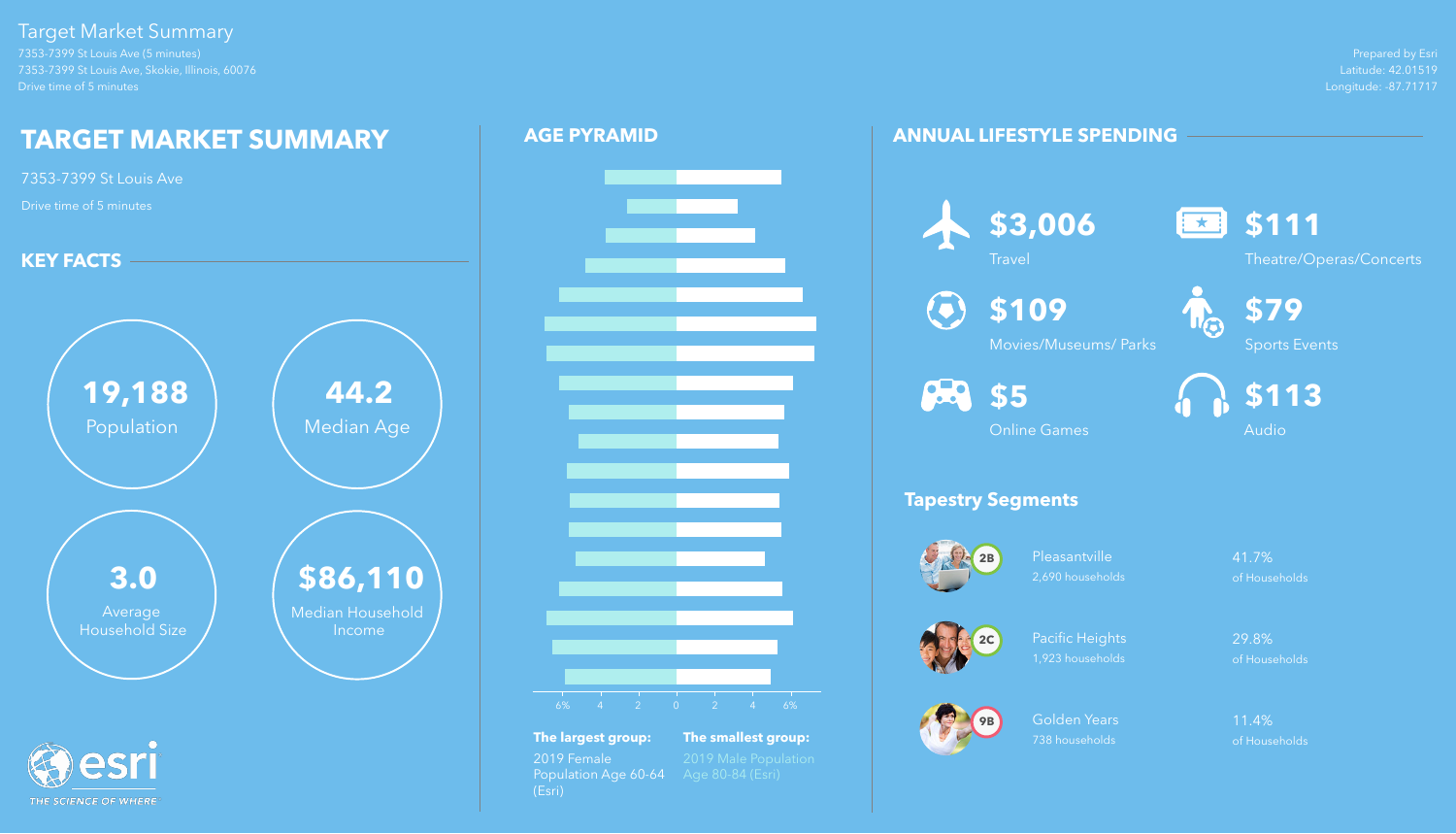Prepared by Esri Latitude: 42.01519 Longitude: -87.71717

![](_page_19_Picture_26.jpeg)

7353-7399 St Louis Ave (10 minutes) 7353-7399 St Louis Ave, Skokie, Illinois, 60076 Drive time of 10 minutes

> City Lights 15.8% 10,475 households of Households

# Target Market Summary

Downtown Melting Pot 13.7% 9,142 households of Households

## **ANNUAL LIFESTYLE SPENDING**

# **Tapestry Segments**

![](_page_19_Picture_18.jpeg)

![](_page_19_Picture_20.jpeg)

Pleasantville 14.0% 9,324 households of Households

![](_page_19_Picture_22.jpeg)

![](_page_19_Picture_10.jpeg)

 $\left( \bullet \right)$ 

![](_page_19_Picture_27.jpeg)

Theatre/Operas/Concerts

![](_page_19_Picture_29.jpeg)

**\$104**

Movies/Museums/ Parks

![](_page_19_Picture_30.jpeg)

Sports Events

![](_page_19_Picture_14.jpeg)

Online Games

![](_page_19_Picture_32.jpeg)

## **AGE PYRAMID**

![](_page_19_Figure_4.jpeg)

![](_page_19_Figure_2.jpeg)

**The largest group: The smallest group:** 2019 Female 2019 Male Population<br>Population Age 55-59 Age 80-84 (Esri) Population Age 55-59 (Esri)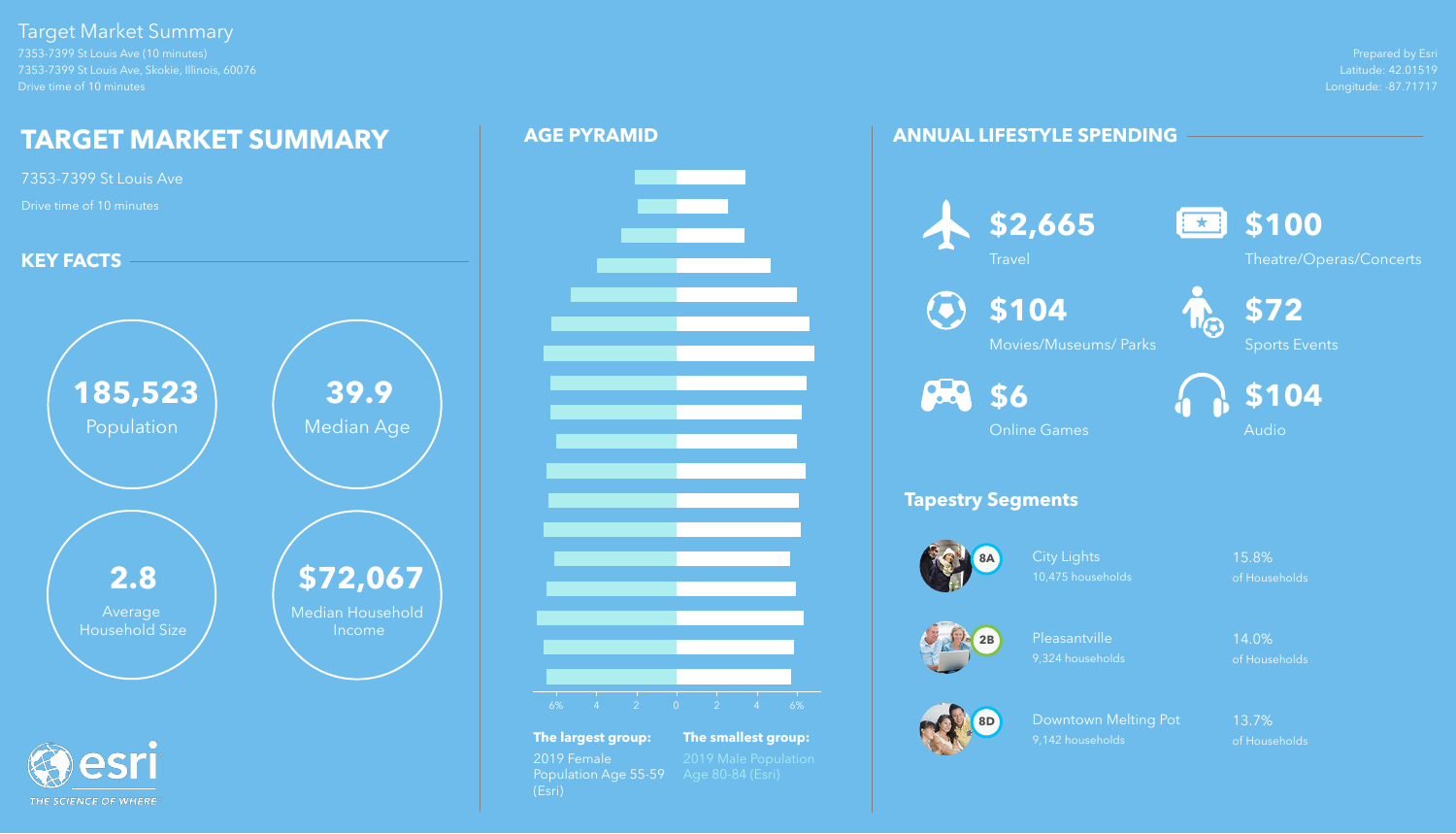Prepared by Esri Latitude: 42.01519 Longitude: -87.71717

7353-7399 St Louis Ave (15 minutes) 7353-7399 St Louis Ave, Skokie, Illinois, 60076 Drive time of 15 minutes

> International Marketplace 15.2% 27,726 households of Households

## Target Market Summary

Trendsetters 12.4% 22,685 households of Households

## **ANNUAL LIFESTYLE SPENDING**

# **Tapestry Segments**

![](_page_20_Picture_12.jpeg)

![](_page_20_Picture_14.jpeg)

City Lights 13.7% 24,988 households of Households

![](_page_20_Picture_16.jpeg)

![](_page_20_Picture_5.jpeg)

![](_page_20_Picture_6.jpeg)

![](_page_20_Picture_20.jpeg)

![](_page_20_Picture_21.jpeg)

![](_page_20_Picture_22.jpeg)

Theatre/Operas/Concerts

**\$105**

Movies/Museums/ Parks

![](_page_20_Picture_23.jpeg)

![](_page_20_Picture_9.jpeg)

Online Games

![](_page_20_Picture_24.jpeg)

![](_page_20_Figure_2.jpeg)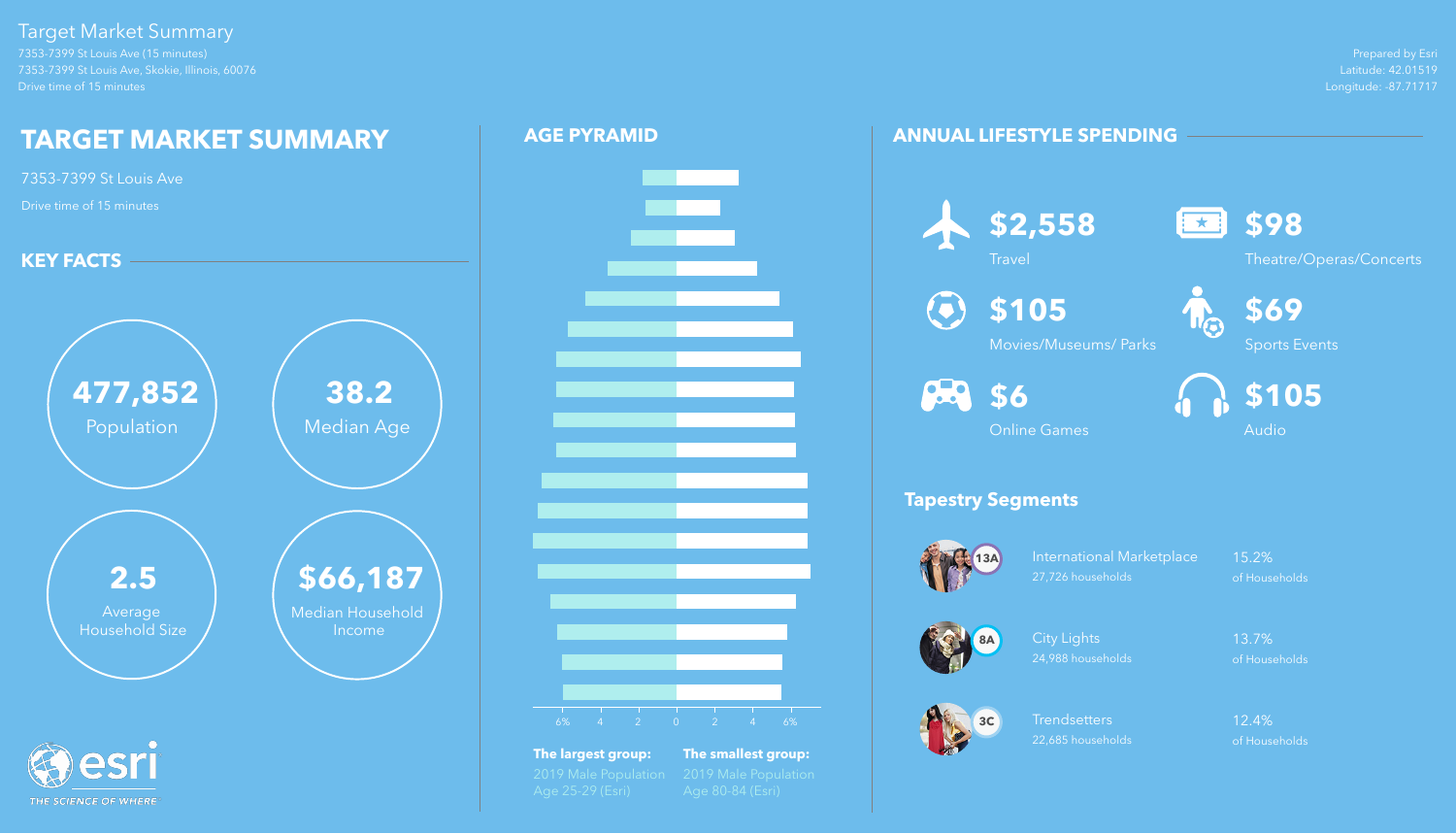## East Touhy - 15 Minutes

7353-7399 St Louis Ave (5 minutes) 7353-7399 St Louis Ave, Skokie, Illinois, 60076 Drive time of 5 minutes

Prepared by Esri Latitude: 42.01519 Longitude: -87.71717

| <b>KEY FACTS</b>                                         |                   |                                                              | <b>EDUCATION</b>                                                                                                           |                                |                     |                                         |
|----------------------------------------------------------|-------------------|--------------------------------------------------------------|----------------------------------------------------------------------------------------------------------------------------|--------------------------------|---------------------|-----------------------------------------|
| 19,188<br>Population<br>3.0<br>Average<br>Household Size |                   | 44.2<br>Median Age<br>\$86,110<br>Median Household<br>Income | 8%<br>No High<br>School<br>Diploma                                                                                         | 19%<br>High School<br>Graduate | 21%<br>Some College | 51%<br>Bachelor's/Grad/Prof<br>Degree   |
|                                                          | <b>EMPLOYMENT</b> |                                                              |                                                                                                                            |                                |                     |                                         |
|                                                          |                   |                                                              | ß.<br>White Collar                                                                                                         | <b>RRRRRRRR</b>                | 75%                 |                                         |
|                                                          |                   |                                                              | Ġ/                                                                                                                         |                                | 13%                 | 3.2%                                    |
| 1,172<br><b>Total Businesses</b>                         |                   | 13,567<br><b>Total Employees</b>                             | <b>Blue Collar</b><br>ė.<br>Services                                                                                       |                                | 12%                 | Unemployment<br>Rate                    |
| <b>INCOME</b>                                            |                   |                                                              | Households By Income<br>The largest group: \$100,000 - \$149,999 (21.4%)<br>The smallest group: \$25,000 - \$34,999 (5.1%) |                                |                     |                                         |
|                                                          |                   |                                                              | Indicator                                                                                                                  | Value                          | Difference          |                                         |
|                                                          |                   |                                                              | $<$ \$15.000                                                                                                               | 5.5%                           | $-6.1%$             |                                         |
|                                                          |                   |                                                              | \$15,000 - \$24,999                                                                                                        | 7.4%                           | $-1.7%$             |                                         |
|                                                          |                   |                                                              | \$25,000 - \$34,999                                                                                                        | 5.1%                           | $-3.1%$             |                                         |
|                                                          |                   |                                                              | \$35,000 - \$49,999                                                                                                        | 10.8%                          | $-0.8%$             |                                         |
|                                                          |                   |                                                              | \$50,000 - \$74,999                                                                                                        | 14.9%                          | $-1.5%$             |                                         |
|                                                          |                   |                                                              | \$75,000 - \$99,999                                                                                                        | 12.2%                          | $-0.2%$             |                                         |
|                                                          |                   |                                                              | \$100,000 - \$149,999                                                                                                      | 21.4%                          | $+6.5%$             |                                         |
| \$86,110                                                 | \$36,888          | \$384,150                                                    | \$150,000 - \$199,999                                                                                                      | 11.9%                          | $+4.8%$             |                                         |
| Median Household                                         |                   | Median Net Worth                                             | $$200,000+$                                                                                                                | 10.7%                          | $+1.9%$             |                                         |
| Income                                                   | Per Capita Income |                                                              |                                                                                                                            |                                |                     | Bars show deviation from<br>Cook County |

## East Touhy - 15 Minutes

7353-7399 St Louis Ave (10 minutes) 7353-7399 St Louis Ave, Skokie, Illinois, 60076 Drive time of 10 minutes

Prepared by Esri

-1

Latitude: 42.01519 Longitude: -87.71717

![](_page_21_Figure_8.jpeg)